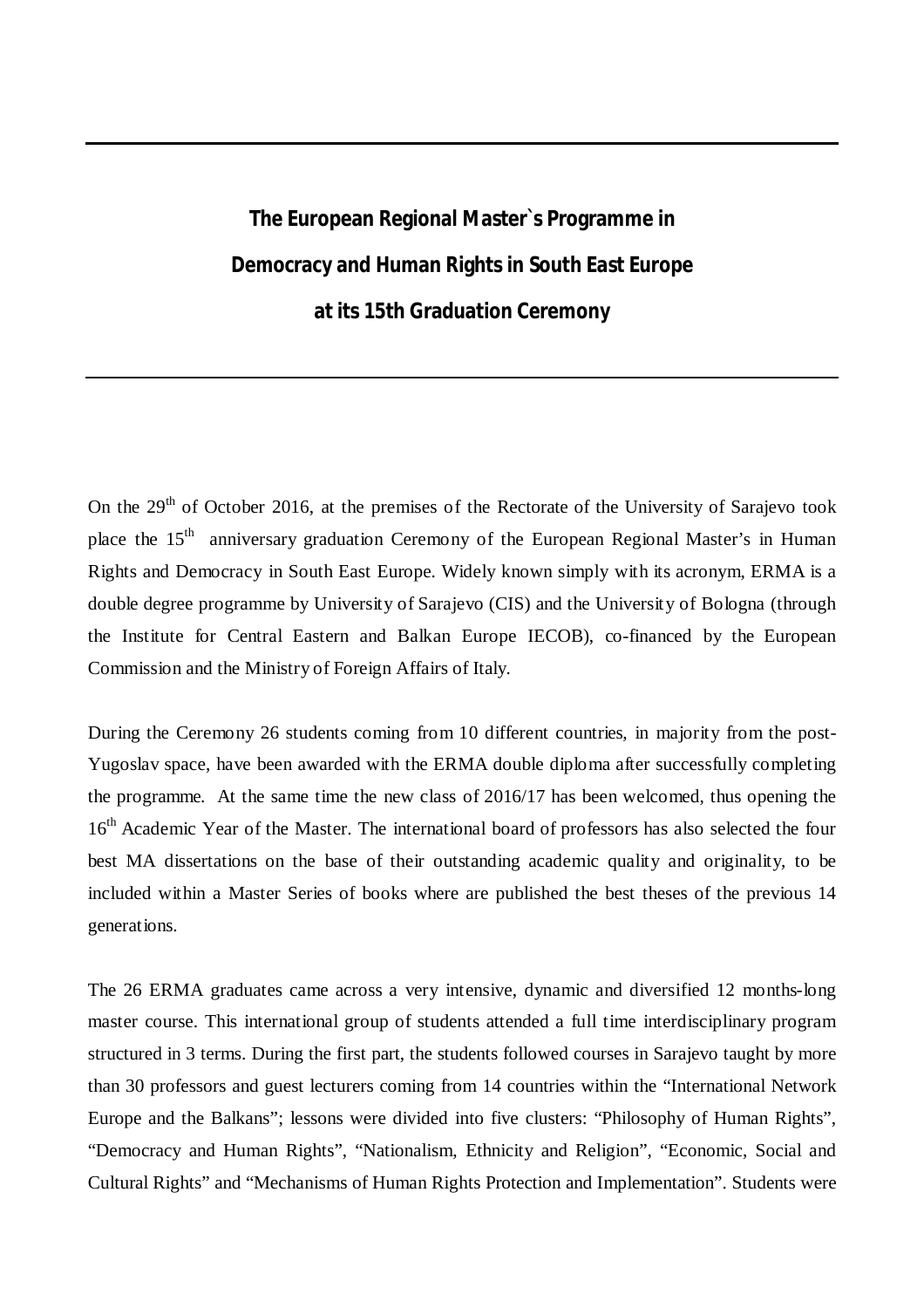constantly assisted by a team of three highly qualified Academic Tutors. In the second term, students participated in seven-week internships period at selected IGOs, NGOs, think-tanks and research institutes working in the field of human rights and democracy across South East Europe. Finally, during the third term, the master candidates reconvened to Italy to focus on the finalization of their theses. They were accommodated by the CEUB University Residential Centre of Bertinoro, University of Bologna, in the town of Santa Sofia: a beautiful and picturesque residency in the heart of natural resort, where students successfully finalized their academic works.

As a long-standing tradition, the Ceremony represented the occasion to gather students, professors, institutions and donors. The welcome addresses of the Ceremony were delivered by Prof. Aida Hodžić, Vice Rector for Academic and Students' Affairs, University of Sarajevo, followed by the speeches of Mr Jan Snaidauf, Head of Political, Press and Information Office of the Delegation of the European Union to BiH, and Ms Ilaria Ragnoni, from the Embassy of the Republic of Italy in Sarajevo. Professor Nina Belyaeva, from the Higher School of Economics of Moscow, addressed then the audience on behalf of the ERMA faculty.

The Ceremony was also the occasion for the co-director on behalf of University of Bologna, Prof. Stefano Bianchini, to recall the remarkable accomplishment obtained by the program in recent years, one above all the success in job career attained by the ERMA alumni. Currently among the former students there are ambassadors and high state officials who hold relevant positions at the ministries of foreign affairs, at governmental offices or at the parliamentary assemblies of their respective countries; others became scholars or assistant professors, work within the main international organizations or are leaders in NGO sector. The high rate of employment and prosperous career paths of the former students are accompanied by the high level of appreciation by the graduates of the programme and the programme`s professional, educational and personal impact on their lives. Moreover, the successful continuation of the academic education of the former students was pointed out as one the biggest strengths of the programme proving the quality of the academic offer in the last 15 years of existence.

Notable number of the former students continue to PhD programmes at prestigious universities around the world spreading the important message of the programme`s and contributing for better protection of the human rights worldwide. Last but not least, after 15 years of successful implementation, the programme has decided to launch a process of revitalization aimed at equipping the Master with a set of updates to the academic curriculum, as well as with a new organizational chart for the internal management ready to answer the new educational and administrative challenges.